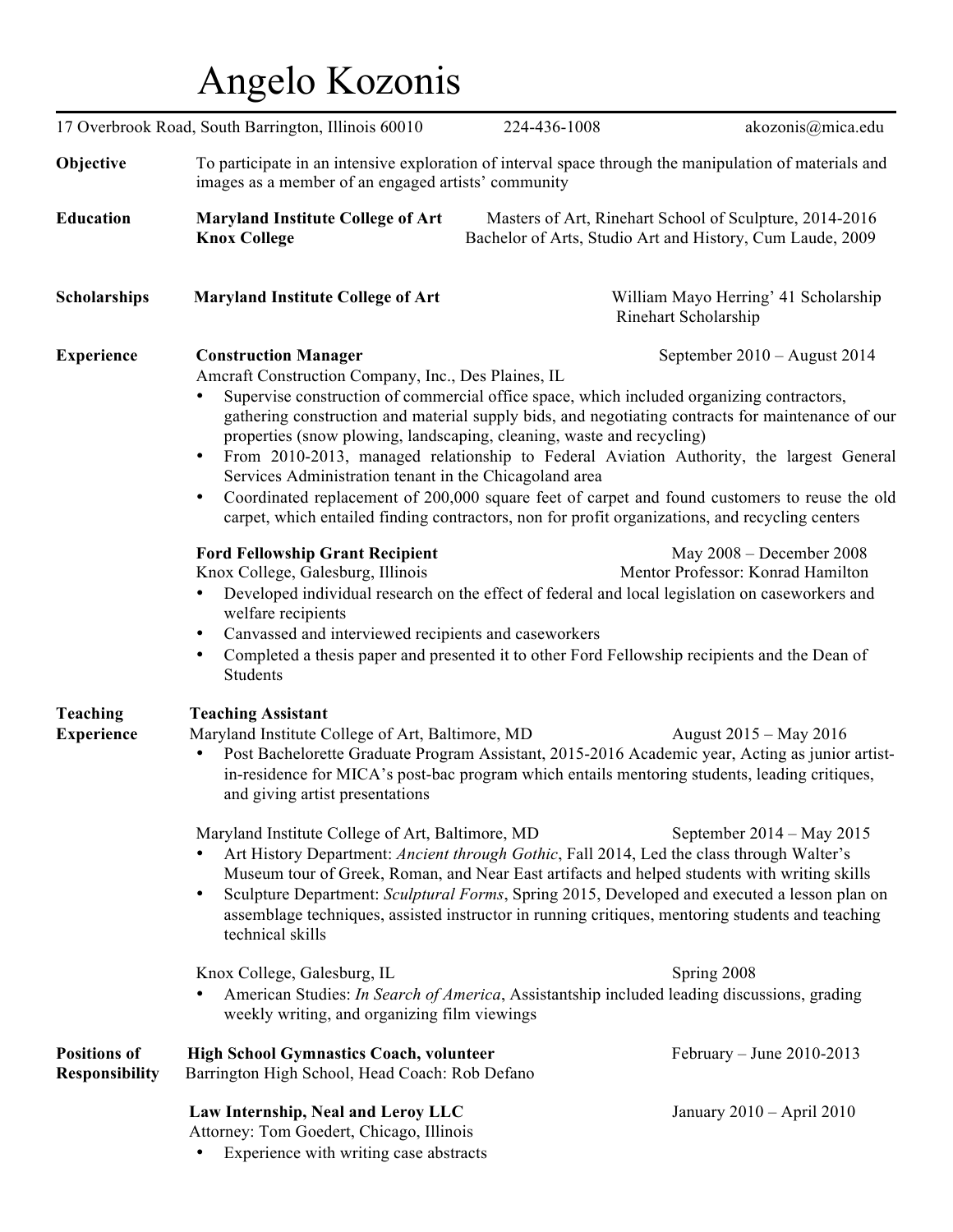• Researched, patent, trademark, and eminent domain law

## Knox College Student Senate Communications Officer September 2008 – May 2009

- Elected by student body (paid position) to inform the students of the activities in the faculty and student senate meetings
- Took minutes at Faculty Committee Meetings

## **The Knox Student Opinion Columnist, Knox College** September 2007 – May 2009

- Wrote against the expansion of Fraternity and Sorority life and engaged in discussion and criticism over lack of transparency of administration and faculty proceedings
- **Skills / Accolades** Published by *Catch*, Knox College's award winning literary magazine for two ceramic sculptures in the Spring 2008 edition
	- Winner of the Dorothy Inness Stafford Award given to the student with the highest scholastic average in American History (2008)
	- Fluent in Greek

- **Exhibitions** Fox Building, Maryland Institute College of Art, Baltimore, MD, "Dirt / Dream = Rinehart," November 6 – 22, 2015
	- Fred Lazarus Center, Sheila and Richard Riggs and Leidy Galleries, Maryland Institute College of Art, Baltimore, MD, "Rineheart," October 17- November 3, 2014
	- Lazarus Center, Riggs and Leidy Galleries, MICA, "1<sup>st</sup> Year Juried Show", August 14-25, 2015
	- Global Mall, Nashville, Tennessee, "*In Place,"* July 10-12, 2015
	- Walter's Art Museum, Baltimore, MD, Maren Hassinger's performance of her piece "*Women's Work,"* with Rinehart School of Sculpture Students, March 26, 2015
	- O'Hare Lake Office Park: Des Plaines, IL, "Art in Suite 247" December 8-18, 2012
	- Ford Center for the Fine Arts: Knox College, Galesburg, IL, "Alumni Show" October 22-28, 2010
	- Ford Center for the Fine Arts: Knox College, "Still in Progress" April 19-25, 2009
	- BOX: Galesburg, IL, "One Bite" February 2-8, 2009
	- Ford Center for the Fine Arts: Knox College, "Al Young Show" Spring 2008 and Spring 2009